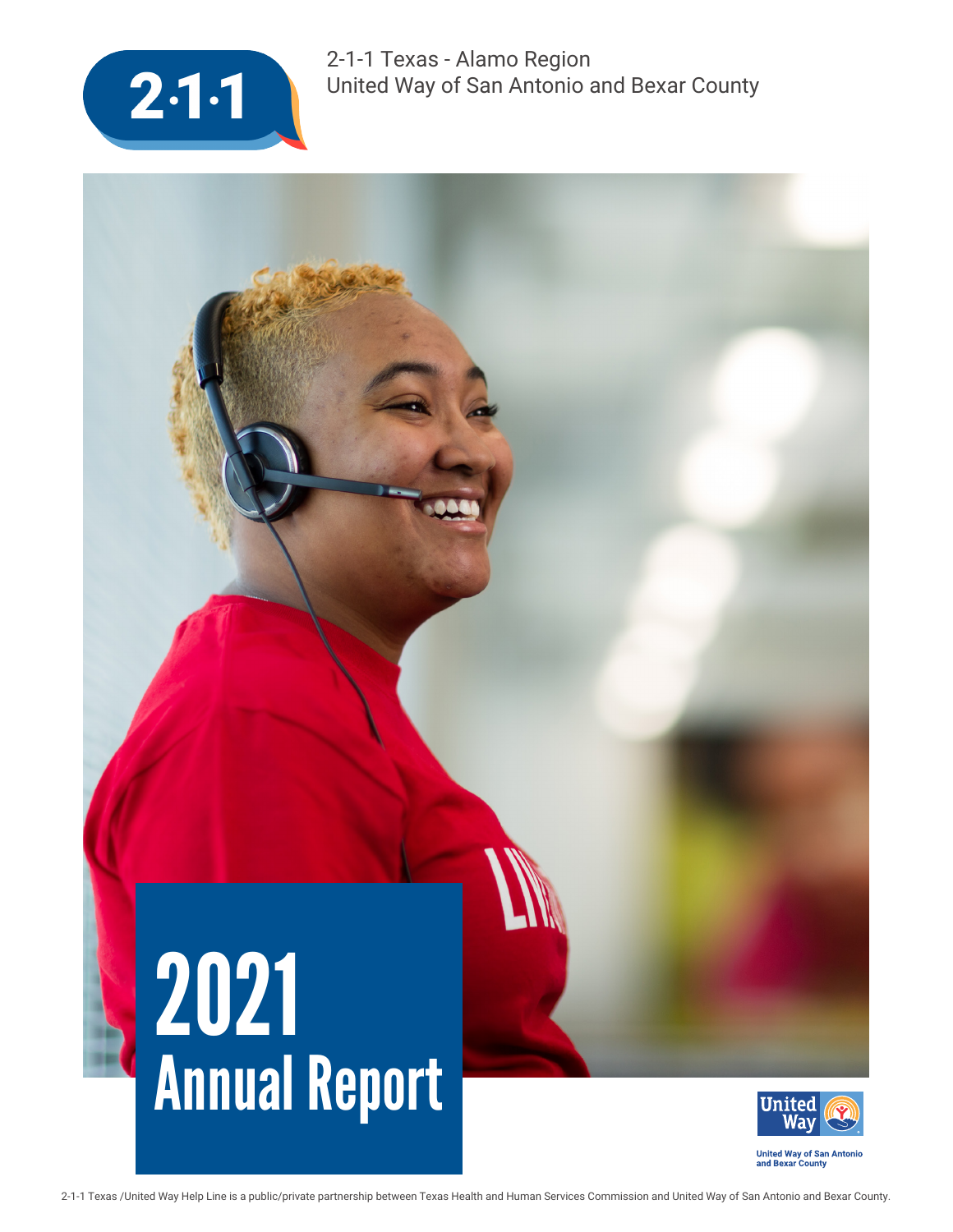### **CONTENTS**

**Overview** Call Volume and Trends Alamo Regional Data Caller Needs Caller Demographics Military Caller Needs Contact Us 01 02 03 04 05 06 07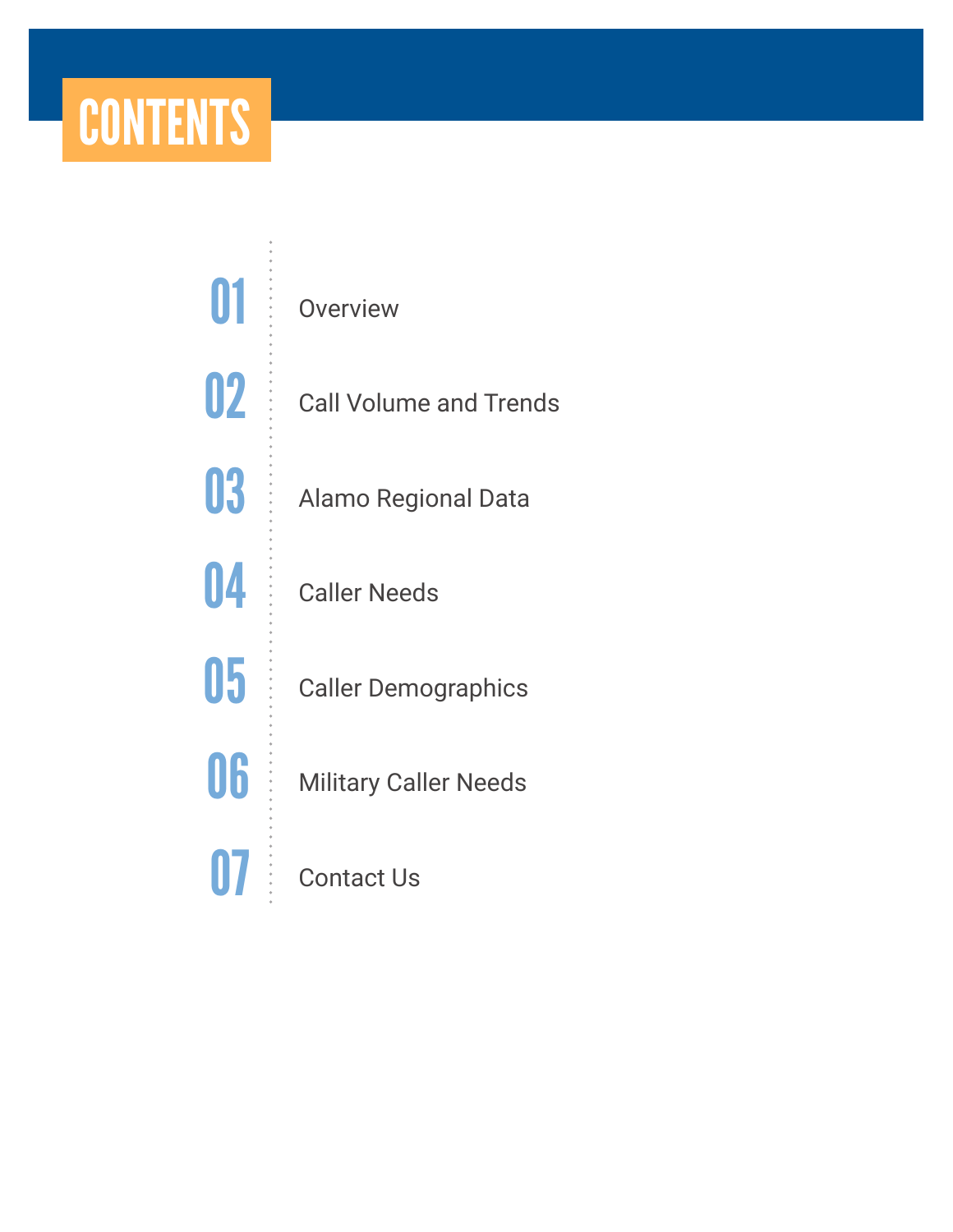# 01 - ANNUAL REPORT

#### **Overview**

The United Way of San Antonio and Bexar County's 2-1-1 Helpline, Option 1 provides confidential referrals and information to non-profit, government, and faith-based agencies. 2-1-1, Option 1 can be considered the '9-1-1' of social services because it is available 24 hours a day, seven days a week, 365 days of the year. By dialing 2-1-1 and selecting Option 1, a person can be connected to an Information and Referral Specialist. These specialists can assist in navigating a wide array of local health and human services. Individuals can also visit the 2-1-1 website for referrals or use the chat feature on the website. 2-1-1 Option 1 is easy to dial and multilingual for anyone in Texas.

Mission United is a special component of the services provided by the 2-1-1 Helpline. It provides support and coaching to veterans and active-duty service members. The Mission United navigators connect servicemen and women to the appropriate military or veteran resources and benefits information based on their branch of service, the status of service, and categories such as behavioral health, education and employment, financial assistance, and more.

The United Way of San Antonio and Bexar County 2-1-1 Helpline is part of a statewide network comprised of 25 Area Information Centers (AIC) throughout Texas. Due to its coverage area within the network, the United Way of San Antonio and Bexar County 2-1-1 Helpline is also known as the Alamo AIC. It is one of three contact centers available 24/7. Although Alamo AIC answers calls from all over the state of Texas, there are twelve counties designated as its primary service area. These counties include Atascosa, Bandera, Bexar, Comal, Frio, Gillespie, Guadalupe, Karnes, Kendall, Kerr, Medina, and Wilson Counties.

### **Principles**

The 2-1-1 Helpline's goals are to improve access to human care services and help allocate those services where needed. Additionally, our goal is to collect and maintain comprehensive and current information on local and governmental health and human services. By doing so we intend to increase communication and collaboration between agencies and services. Lastly, we aim to be transparent and make the data collected available to agencies and individuals alike.

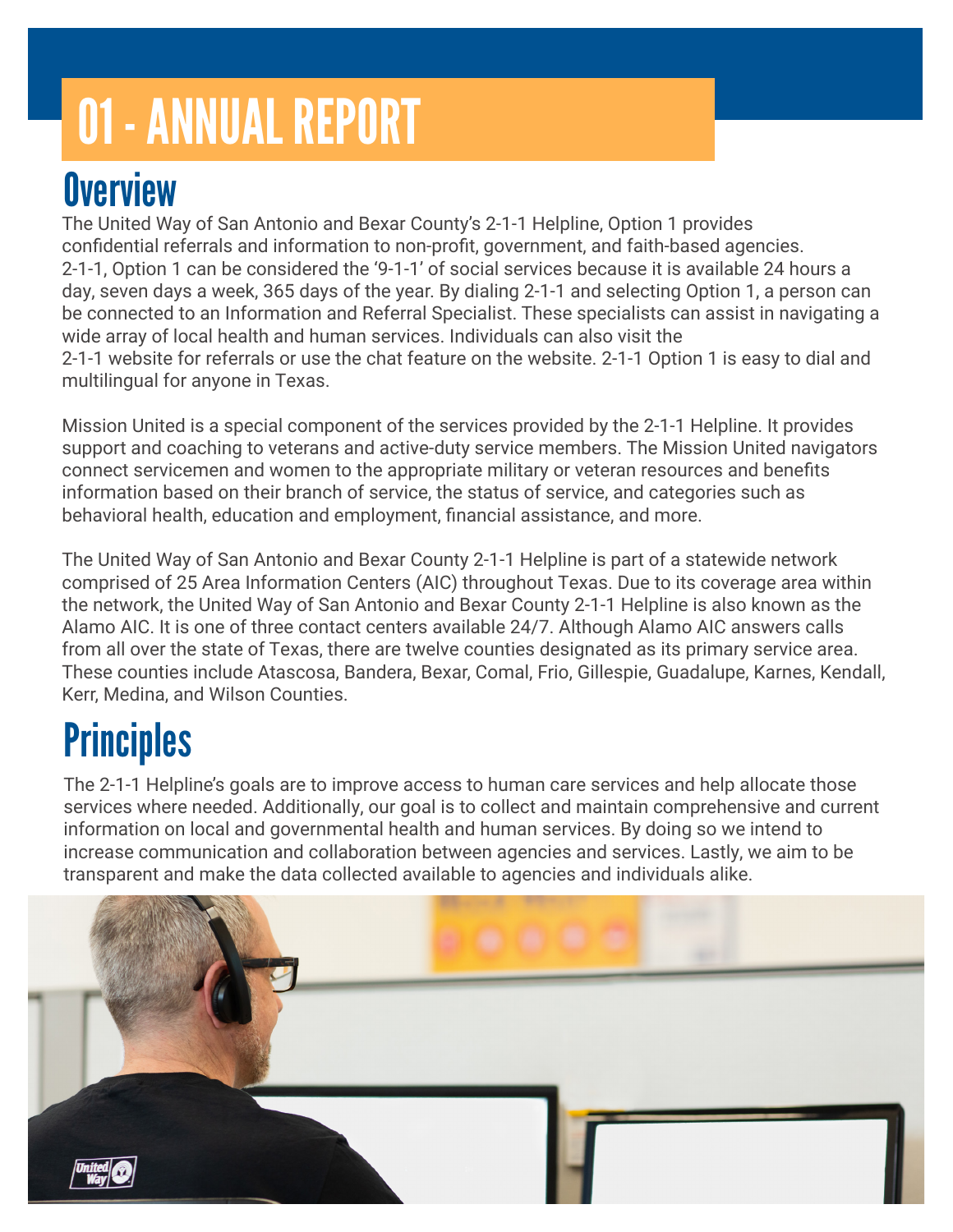# 02 - 2-1-1 CALL VOLUME AND TRENDS

From January 2019 to December 2021, the 2-1-1 Helpline received 173,573 calls from residents of the Alamo Region (Atascosa, Bandera, Bexar, Comal, Frio, Gillespie, Guadalupe, Karnes, Kendall, Kerr, Medina, and Wilson Counties). In addition to the contacts made with callers via telephone, 2-1-1 Helpline received 2,978 chats from its residents.

Annual Call Volume Comparison





Tropical Storm/ **Hurricane** 

\*Calls transferred to Texas Health and Human Services Commission (HHSC) Eligibility from recipients who have questions about their public benefits such as Food Stamps/SNAP, Medicaid, Temporary Assistance to Needy Families (TANF), Children's Health Insurance Program (CHIP), Women, Infants and Children Program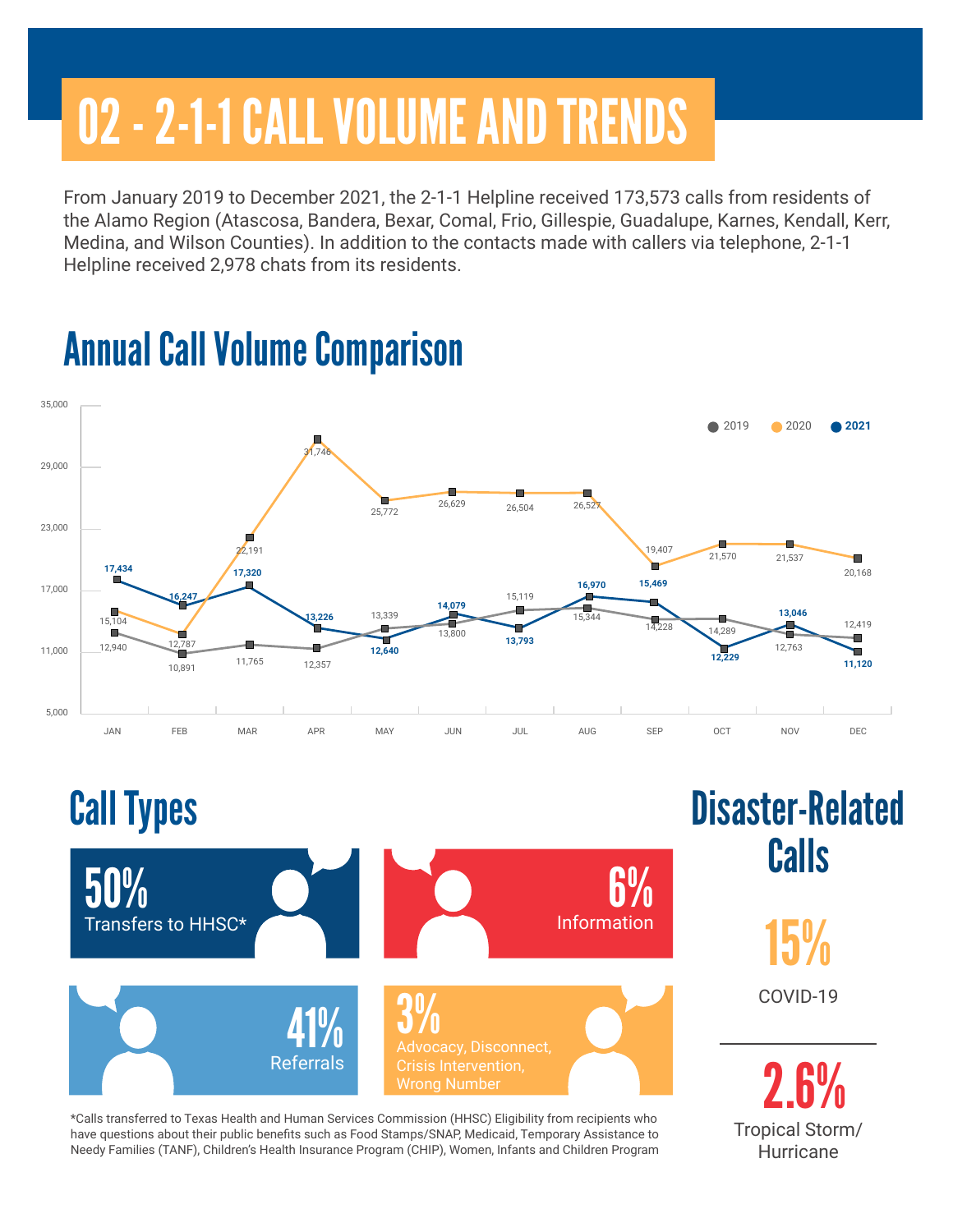## 03 - ALAMO REGIONAL DATA

The 2-1-1 Alamo Database contains more than 760 local nonprofits, faith-based organizations, and government agencies. It offers more than 2,300 services – in addition to national and statewide services. National standards are in place to ensure that agency records are accurate and updated.

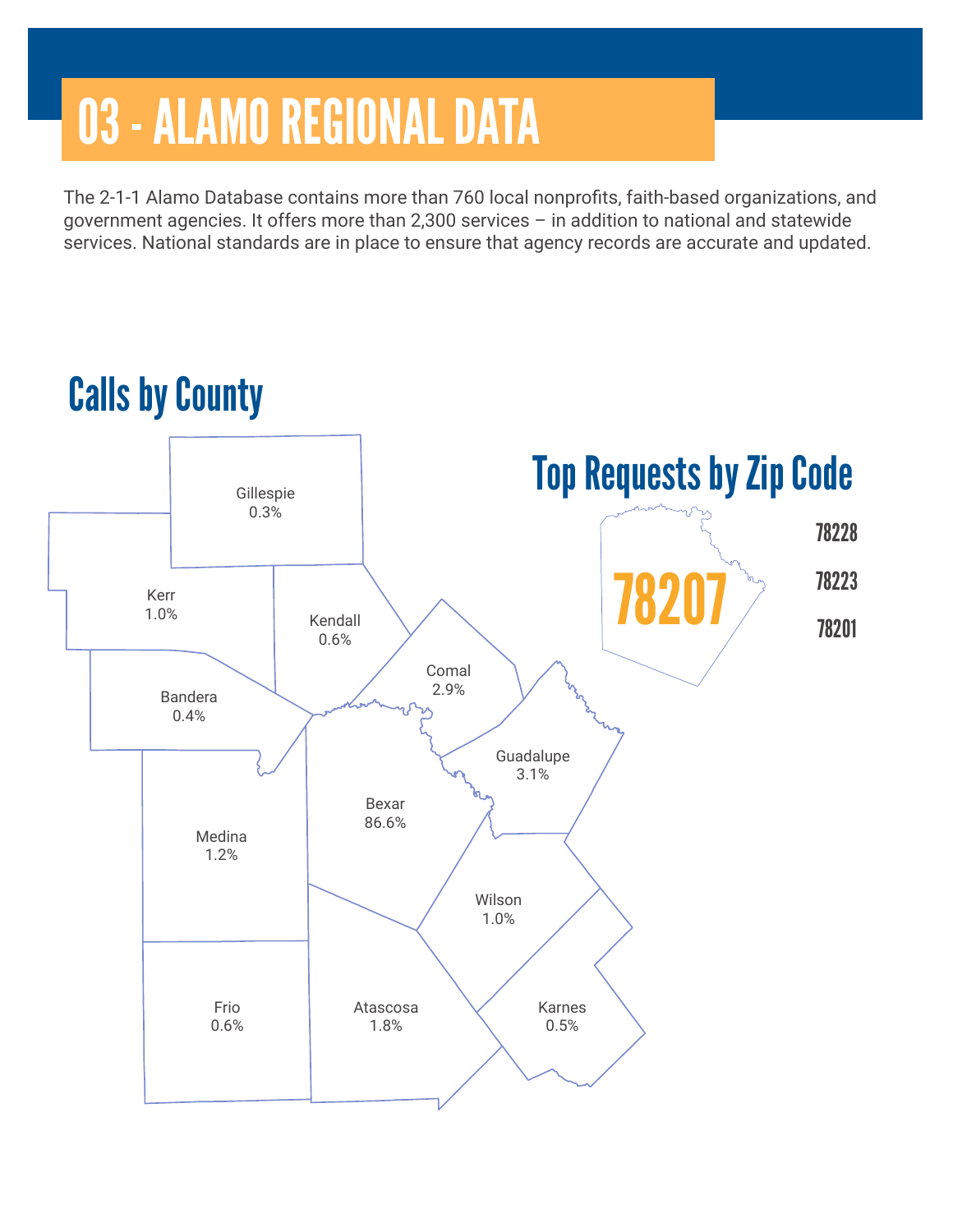## 04 - CALLER NEEDS

To better understand the gaps in our community's needs, the 2-1-1 Helpline keeps track of the reason why individuals contact us.

The Housing/Shelter category includes low-income housing, rent and mortgage payment assistance. Specialized Treatment and Prevention includes categories such as COVID-19 vaccine and community clinics. HHSC Public assistance programs are Temporary Assistance to Needy Families (TANF), Medicaid, Medicare, among others. The category for individual and family support services includes in-home assistance services, holiday programs and childcare providers.

#### Top 10 Requested Needs 2. Utilities (Electric)



**1. Housing/Shelter** 

#### Top 10 Unaddressed **Needs**



**1. Housing/Shelter** 

- 
- 3. Food
- 4. Specialized Treatment and Prevention
- 5. HHSC Public Benefits
- 6. Health Supportive Services
- 7. Health Screening/Diagnostic Services
- 8. Individual and Family Support Services
- 9. Substance Use Disorder Services
- 10.Tax Organizations and Services
- 2. Individual and Family Support Services
- 3. Material Goods
- 4. Transportation
- 5. Utilities (Electric)
- 6. Health Supportive Services
- 7. Food
- 8. Disaster Services
- 9. Temporary Financial Assistance
- 10.Public Assistance Programs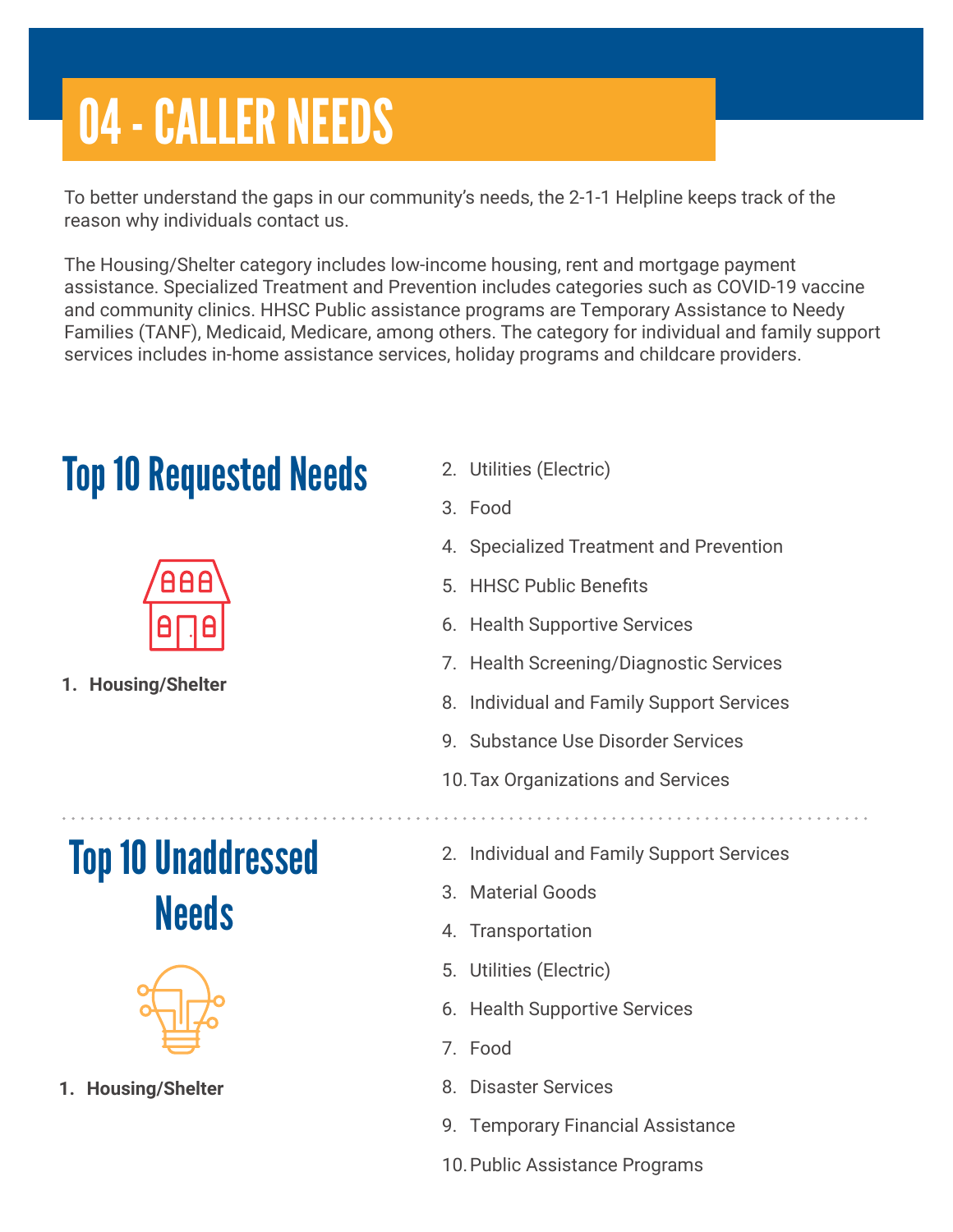## 05 - CALLER DEMOGRAPHICS

The majority of 2-1-1 callers utilize a phone to contact us and most have accessed 2-1-1 services previously. Callers predominately speak English, with Spanish being the second most common language spoken.

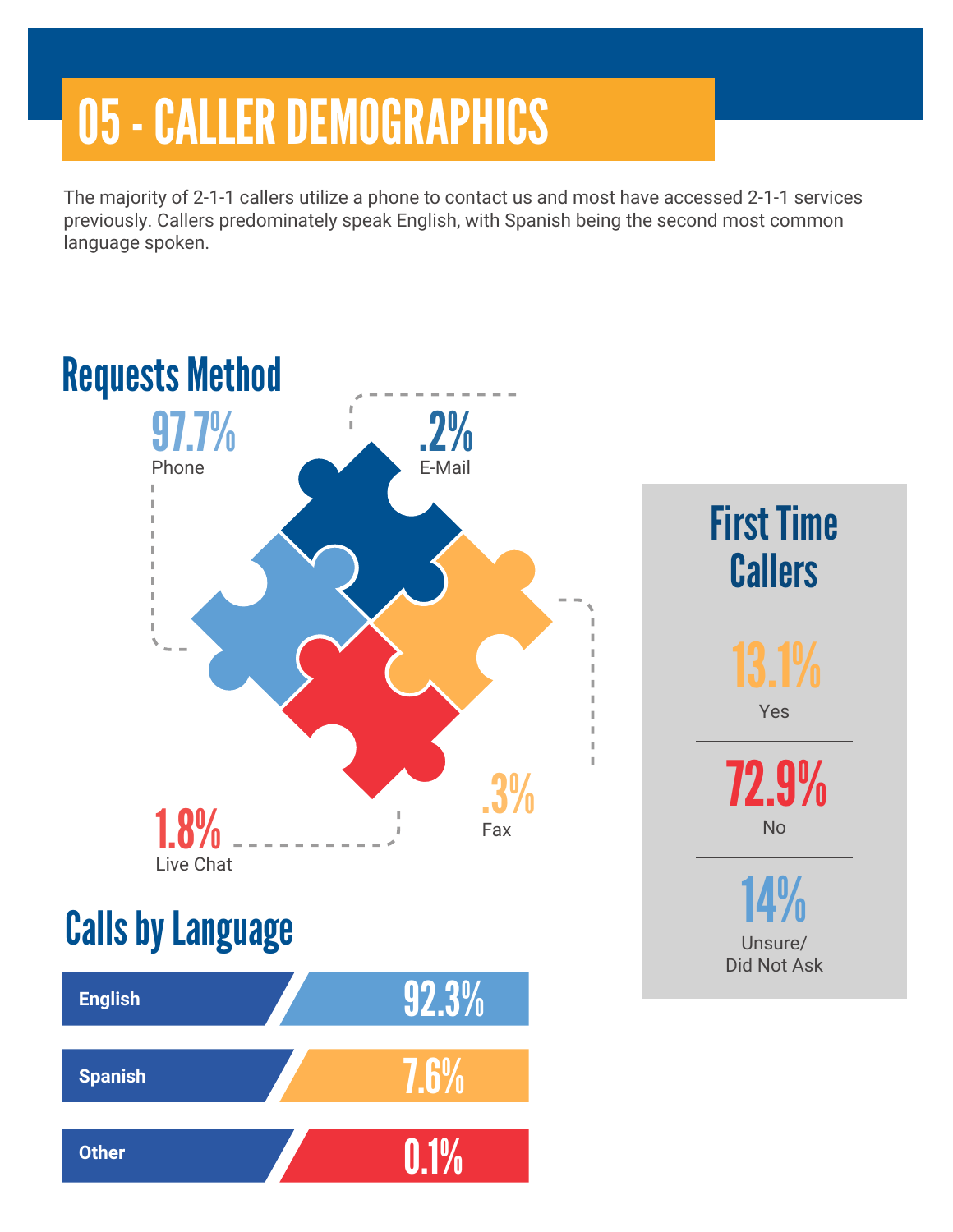### 05 - CALLER DEMOGRAPHICS

The majority of callers were female and most callers tend to be within the age range of 25 - 44 years of age. The second most common age range for callers was 45 - 65.



2% were uncertain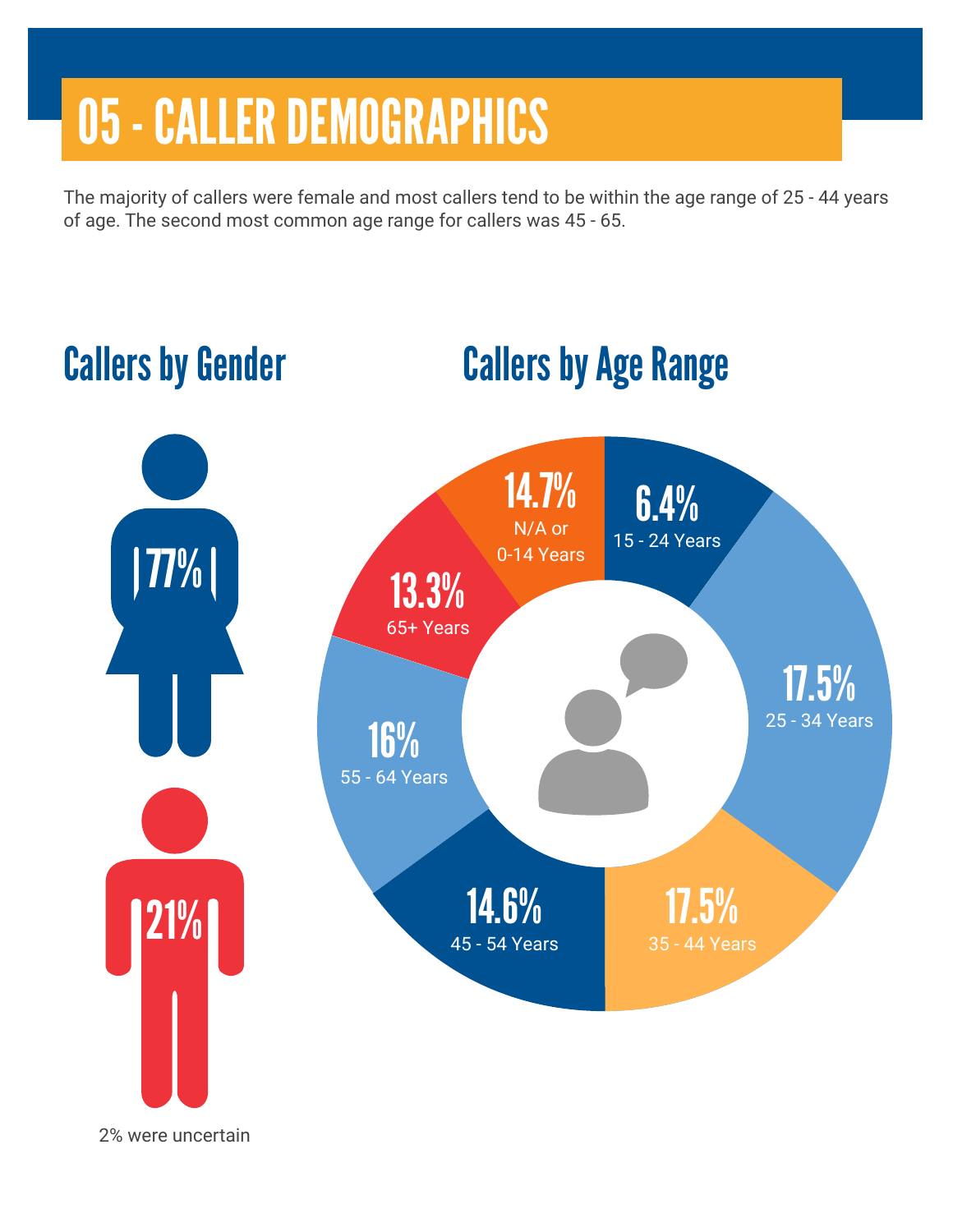# 06 - MILITARY CALLER NEEDS

Our retired military Mission United navigators conduct follow-ups to provide one-on-one support. The goal of these follow-up calls is to identify and address root causes and coach the caller to put them back on the path to self-sufficiency. In 2021 the Mission United navigators conducted 581 follow-ups to service members in Bexar County.

### **Top 10 Requested Needs** 2. Utilities (Electric)

- 
- 3. Aging and Disabled Services
- 4. Public Benefits
- 5. Rent/Mortgage Assistance
- 6. Food
- 7. VITA Income Tax Preparation
- 8. Housing
- 9. Substance Abuse Treatment
- 10.Emergency Shelter







**1. COVID- 19 (Testing, Surveillance/**

**Control)**